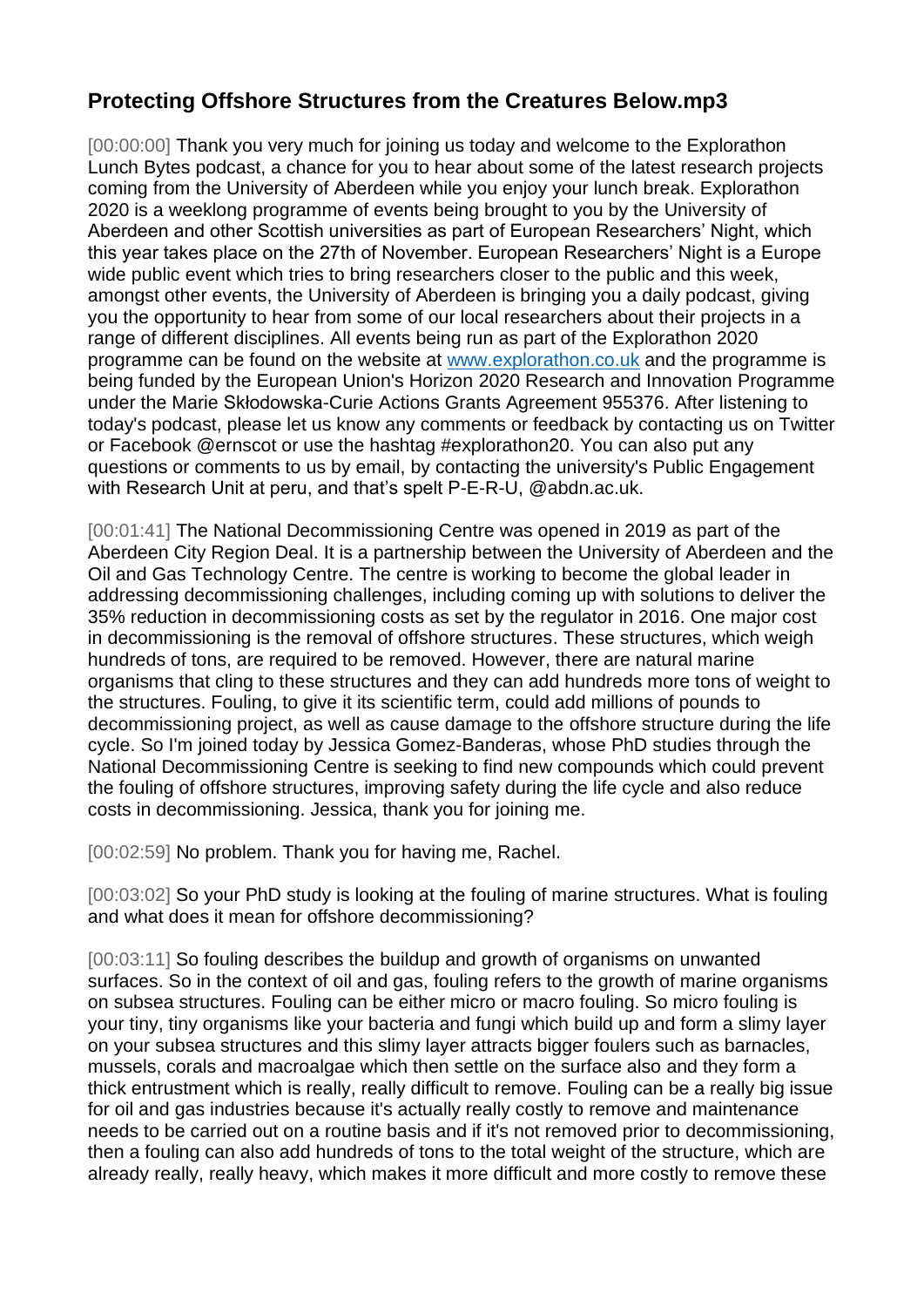structures from the marine environment come the time of decommissioning so it's a big problem.

[00:04:25] So what do companies currently do, or have previously done, to control and remove fouling?

[00:04:32] Removing fouling is usually done using ROVs which are remote operating vehicles, so it's like little robots which go and they kind of scrape off all the fouling. Or the fouling is removed manually once the structure has been taken onshore for decommissioning and this is done using power jets and other hefty equipment onshore. So it's not really an easy task to remove the fouling. Typically, oil and gas companies will actually use some sort of anti-fouling paint which is used to coat their structures as a kind of preventative measure to stop fouling from growing in the first place. But these paints tend to be quite ineffective and recent studies are actually showing that some of them show really toxic effects towards marine life which is something that we don't want. We want to protect the marine environment; we don't want these toxic chemicals being released into our oceans.

[00:05:28] So what is it that your PhD project seeks to do?

[00:05:32] My project focuses on trying to find a natural, environmentally friendly and sustainable anti-foulant to prevent fouling from growing on oil and gas structures which will really help to cut decommissioning costs. I study marine organisms which don't show fouling on their own outer surfaces to see if they're producing any compounds as like a chemical weapon to stop other creatures from settling on their surfaces. Currently I'm working on some really nice species like marine sponges and corals and even starfish, which is really nice. The ideal outcome of the project is that I manage to find an effective compound which works well to prevent fouling and which can hopefully later on be turned into a product for use within the oil and gas industry.

[00:06:16] So how is it that you analyse the compounds that are in the creatures that don't have fouling?

[00:06:28] So we do a range of purification steps. So to begin with we will do a chemical extraction which basically means adding methanol to the tissues of the organisms and adding this methanol multiple times will actually extract all of the compounds, well, the majority of the compounds from the organism's tissue. So as you can imagine, at that point, it's a very complicated mixture of lots of different compounds which are produced within the organism. So from there we need to simplify, simplify, simplify, using a range of chromatographic techniques, so these are just different techniques which separate out compounds according to their properties. And the goal at the end is to isolate pure compounds so then we can use analytical techniques like NMR and mass spectrometry in order to give information to solve the structures of the unknown compounds that we have in front of us. So it's quite a lengthy and complicated process, but very rewarding at the end when you manage to isolate pure compounds and you manage to figure out their structures and even more rewarding when the compounds are completely new and no one has reported them before.

[00:07:46] So what have you discovered so far through your PhD?

[00:07:50] Up until this point in my PhD I've been working on trying to isolate some pure compounds from my marine species that been working on and so far I have managed to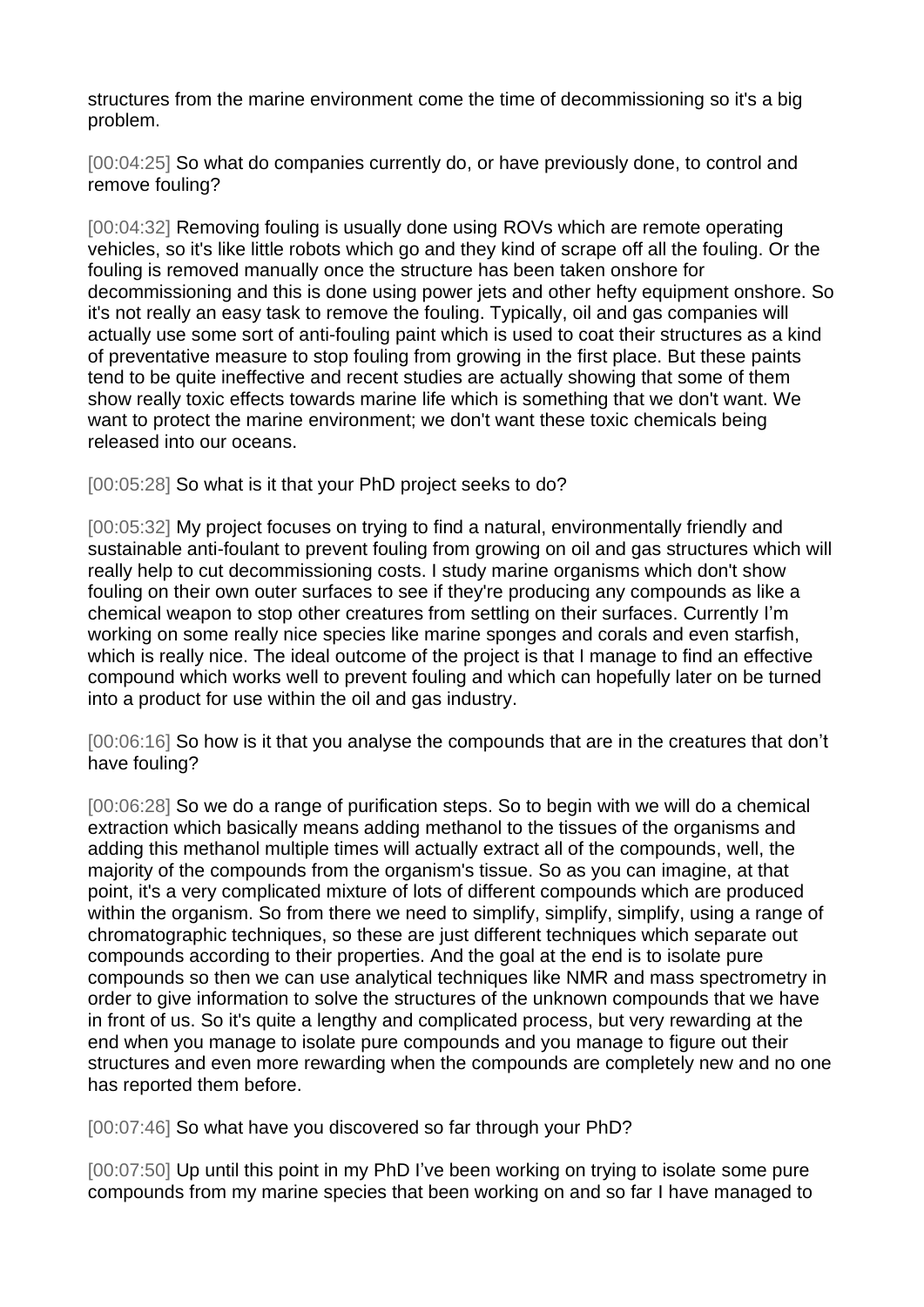isolate some compounds from both the marine sponge and a marine coral. And it looks like some of these compounds have actually never been recorded to have been produced from these species before which is really, really nice. I'm also in the middle of designing a test and this is bioassay test so I can try all my compounds against different bacteria and, for example, barnacle and mussels which we know grow on subsea structures. So it's to test my compounds to see if they stop these organisms from growing basically and then I can see if my compounds are good anti-foulants that could potentially be used within the oil and gas industry. So I hope to have my assay set up by the end of the year and hopefully I can test the compounds that I've already discovered and I hope to get some really, really good results, fingers crossed.

[00:08:53] So your testing of the compounds, what does that involve?

[00:08:57] So the bioassay that I'm going to focus on is going to see if my compounds can prevent the growth of the biofilm, which is what I mentioned before which is the primary layer made up of different bacteria and fungi. So, I've looked at different papers and looked at how other researchers have conducted this and have managed to actually obtain some bacterial strains which are key strains, key bacteria involved in marine biofouling. So what I'll do is I'll have this thing called a 96-well plate and I'm going to put my bacteria in the plates and then I will dissolve my compounds and I will put them in the plates with the bacteria. And the basic idea is to see whether my compounds stop the bacteria from growing a biofilm layer within the plate. So hopefully I can get a good idea of whether my compounds are active or not against these key organisms, these key bacteria.

[00:10:00] And your project involves a partner. What's their involvement in your work?

[00:10:06] Yeah, so I'm really fortunate that my project has a partner called Tritonia Scientific Diving and they are a cohort of divers and they dive and collect my samples for me which is really, really great because I actually can't dive. So whenever I need more samples and, whether it's some starfish or maybe some corals, they're basically a personal diving service for me. So they'll collect whatever I need whenever I need it. And an added bonus is that they're actually based out on the west coast of Scotland in Oban which is absolutely beautiful so I love going out there to visit them and I even get to go out on the boat with the divers, which is really nice. And while they go and do the difficult part I just relax on the boat and enjoy the scenery, so it feels like a mini holiday when I go to visit.

[00:10:52] And where are the next steps for your work?

[00:10:55] So they bio activity test that I mentioned is going to be my main focus for the little while, and I still have a lot of different marine species that are waiting to be worked on. So it's going to be a case of testing these species for their activity so I can see if any of them look promising so I know which ones to move forward with to try and isolate hopefully the pure compounds which are responsible for their anti-biofouling activity. So I'm going to be very, very busy. I'm also interested in learning some more about paint chemistry just in case I do manage to find some winning compounds which are effective, it would be good to know how to actually incorporate them into anti-fouling paints for the future.

[00:11:40] And do you think your learning and your results will be relevant for other industries involved in marine activity like shipping or offshore renewables?